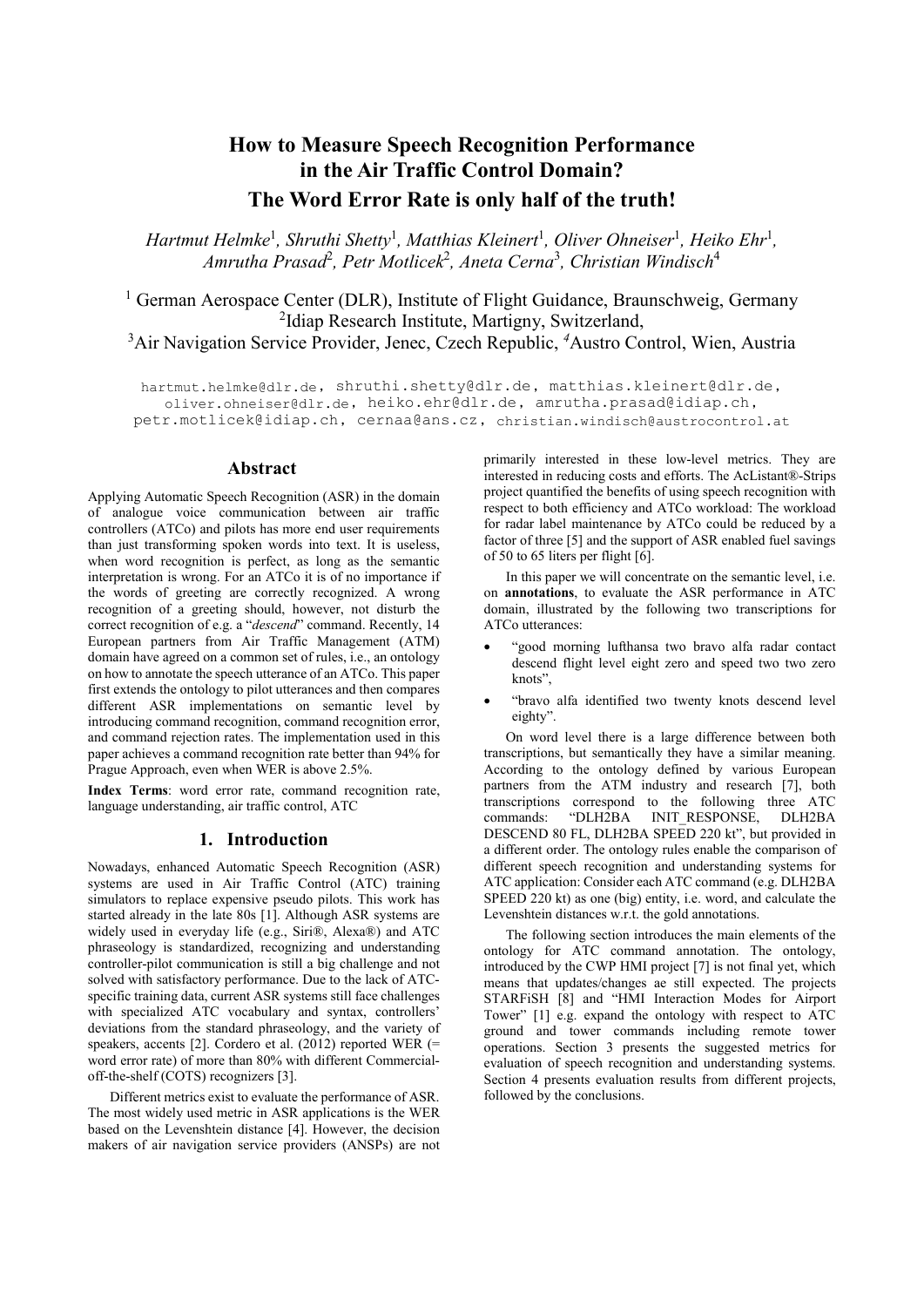# 2. Ontology for annotation of ATC utterances

A subset of the CWP HMI ontology for annotation, which is being extended in the HAAWAII project is presented in this section. They define, that an utterance consists of one or more instructions (Figure 1) and each instruction starts with the callsign, even if the callsign is only said once. The full intended callsign (from the flight plan or surveillance data) is provided, i.e., AUA123B is used even if only "austrian three bravo" is said or recognized. This compensates for misrecognitions on word level and also deals with commonly used abbreviations for callsigns in ATC. If no callsign is said or could not be uniquely determined, "NO\_CALLSIGN" is used. Figure 1 depicts the structure of an instruction and shows that an instruction consists of a callsign, a command and optional conditions. A command always has a type, which determines, how many values are allowed. Optional fields are unit (e.g., FL, ft, kt), qualifier (e.g., LESS, OR\_BELOW, LEFT), speaker (PILOT or empty), and reason (REQUEST, REPORTING or empty for e.g. readbacks and commands).

Various examples from different application areas should illustrate the agreed rules. For approach traffic *"speed bird six nine six victor keep speed one six zero knots until four miles final"* would result in "BAW696V MAINTAIN SPEED 160 kt UNTIL 4 NM FINAL". The last four elements after "kt" are the conditional clearance with the conjunction "UNTIL". Here, we also see that the Type may consist of two words (e.g., MAINTAIN SPEED). An example from the tower is *"lufthansa four nine nine taxi to alfa five eight via lima and november*  eight", which results in "DLH499 TAXI TO STAND A58" and "DLH499 TAXI VIA TX-L TX-N8". The command type "TAXI TO" can only have one value, whereas multiple values are allowed for "TAXI VIA". The ontology requires a configuration file, which defines that the word sequence *"alfa five eight"* is mapped to "STAND\_A58" and that *"lima"* in a TAXI VIA command is mapped to "TX-L".



Figure 1: *Elements of an instruction consisting of a callsign, a command and condition(s).*

The following utterance considers both pilot and ATCo utterances for enroute traffic: *"Pilot: reykjavik control [NE Icelandic] godan dag [/NE] iceair six eight lima passing level one nine zero climbing two nine zero ATCO: [unk] six eight lima reykjavik control [NE Icelandic] godan dag [/NE] identified climb to flight level three seven zero"*. "NE" means "Non-English". The transcription rules require that the speaker names followed by a colon ("ATCO:" and "Pilot:") are added, if more than one speaker occurs in an utterance. The above utterance results in the annotation:

ICE68L PILOT STATION REYK\_RADAR, ICE68L PILOT GREETING, ICE68L PILOT REPORTING ALTITUDE 190 FL, ICE68L PILOT REPORTING CLIMB 290 none, ICE68L STATION REYK\_RADAR, ICE68L GREETING,<br>ICE68L INIT RESPO ICE68L INIT\_RESPONSE,<br>ICE68L CLIMB 370 FL. CLIMB 370 FL.

We add the optional Speaker field in the annotations only, if the speaker is not the ATCo. If an altitude report or clearance does neither contain "feet" nor "flight level", the unit field is "none". Even if the full callsign uttered by the ATCo was not understandable or said, the annotation always contains the full callsign of an aircraft. The reason "REPORTING" is used for the pilot speaker only, if the altitude value is not a readback and is also not an altitude request. It is, however, not always decidable whether e.g., "… descending flight level two five zero" from the pilot is an altitude readback or a report. Both "ICE68L PILOT REPORTING DESCEND 250 FL" and "ICE68L PILOT DESCEND 250 FL" are, therefore, possible. One could easily determine which one is correct, by looking into the previous utterances. The annotation rules, however, require considering only the current utterance for creating the annotations. The transcription *"okay we check thanks air canada eight five four"* results in "ACA854 NO\_CONCEPT" not all words are covered by the ontology rules. *"okay we check thanks air canada eight five four descend three thousand feet"* would, however, result in "ACA854 DESCEND 3000 ft". NO\_CONCEPT is extracted only if no other command type is extracted for this callsign. An implementation of the ontology from DLR already exists, which includes an automatic extraction (command recognition) from word sequences to the ontology concepts. In general, the command extraction first looks for fully matching callsigns followed by extraction of complete commands, incomplete commands (i.e., clearances given without known keywords), and values. The final step extracts non-fully matching callsigns from words not belonging to an already extracted command. More details are provided in [10]

## 3. Metric for semantic extraction accuracy

The user, e.g., the ATCo using speech recognition, is interested in a high recognition and a low error rate on sematic level, i.e., the meaning behind the spoken word sequence must be interpreted correctly. Quantifying the accuracy on semantic level, i.e., recognition accuracy and error rate, is described in this section. We use command recognition rate, command recognition error rate, and command recognition rejection rate, due to consistency with [11], Nevertheless, a wrong condition counts as an error in the command recognition error rate.

Command recognition rates are computed by comparing instructions from manual human annotation (gold annotation) to the results of the automatic semantic extraction (command extraction). For a given speech utterance, each instruction (see Figure 1) is treated as one big word. Then, the Levenshtein distance between the gold annotation and the results of command extraction is calculated, resulting in the number of substitutions (subs), insertions (ins) and deletions (del). Table 1 gives an overview about the different metrics and illustrates an example how they are calculated. In the table #gold defines the total number of commands in the gold annotation. #match defines the number of matches, which is #gold – subs – del. If the result of the command extraction contains either NO\_CONCEPT or NO\_CALLSIGN, these substitutions and insertions are always calculated as deletions, i.e., these extractions contribute to the rejection rate and not to the error rate (as shown in the example in Table 1).

For calculation of the callsign rates CaR, CaE and CaRj we just compare the callsigns from the gold annotation and from the automatic extraction. For each utterance we consider the callsign only once, except when different callsigns are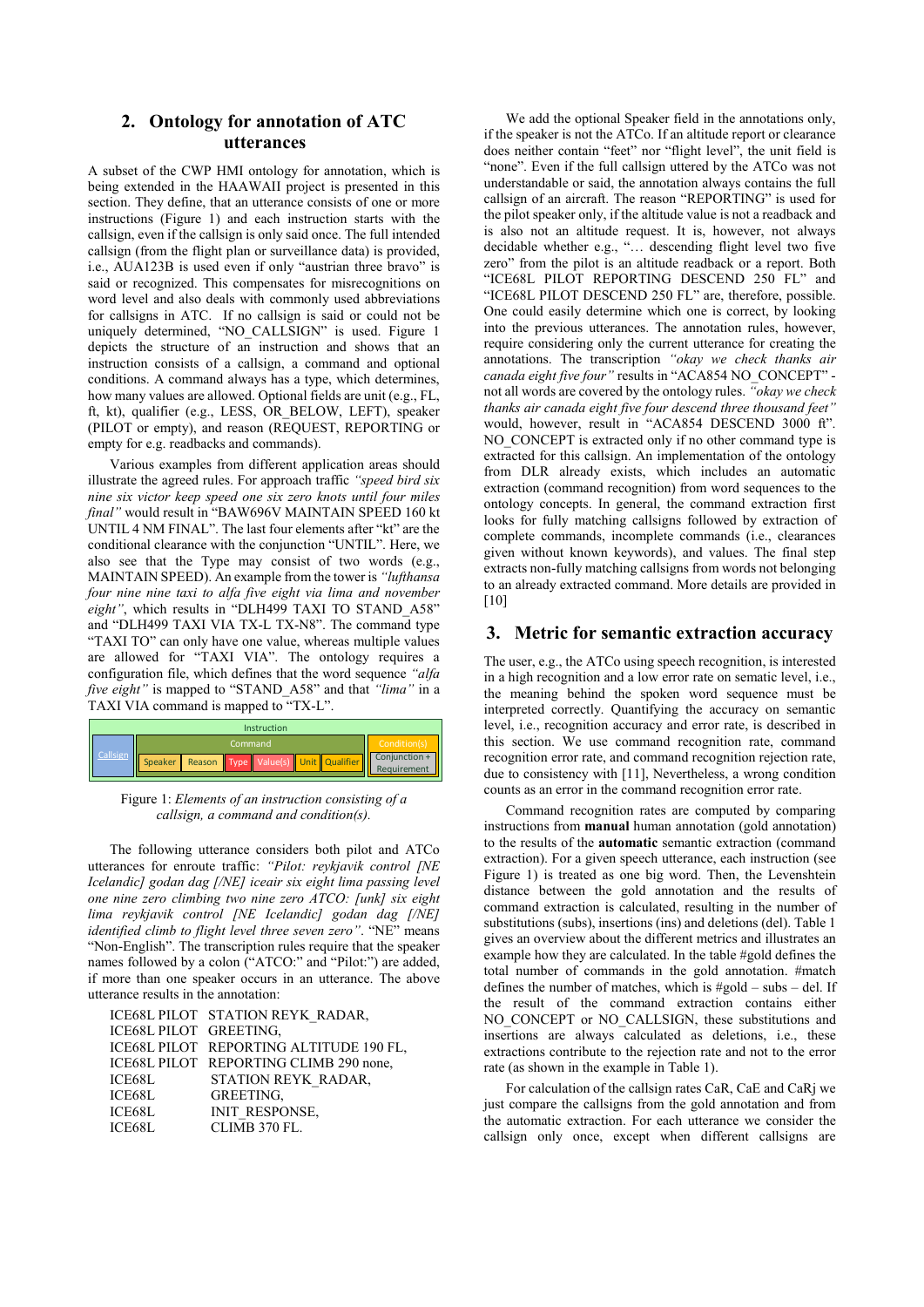annotated or extracted. For the example in Table 1 this results in the three annotated and extracted callsigns AFR123, AUA1AB and DLH123.

| Metric                                  |                                                                   | <b>Calculation</b>                                                  |                                                                 |  |  |
|-----------------------------------------|-------------------------------------------------------------------|---------------------------------------------------------------------|-----------------------------------------------------------------|--|--|
| Command Recognition<br>Rate (RcR)       |                                                                   | $RcR = \text{\#matches}/\text{\#gold}$                              |                                                                 |  |  |
| Command Recognition<br>Error Rate (ErR) |                                                                   | $\text{Er} \mathbf{R} = (\text{subs} + \text{ins}) / \text{\#gold}$ |                                                                 |  |  |
| Rate (RjR)                              | Command Rejection                                                 |                                                                     | $RjR = del / \# gold$                                           |  |  |
| Callsign Recognition                    |                                                                   |                                                                     | Same as RcR but only for                                        |  |  |
| Rate (CaR)                              |                                                                   |                                                                     | callsigns without instructions                                  |  |  |
| Callsign Recognition                    |                                                                   |                                                                     | Same as ErR, but only for                                       |  |  |
| Error Rate (CaE)                        |                                                                   | callsigns without instructions                                      |                                                                 |  |  |
|                                         | Callsign Rejection Rate                                           |                                                                     | Same as R <sub>j</sub> R, but only for                          |  |  |
| (CaRi)                                  |                                                                   | callsigns without instructions                                      |                                                                 |  |  |
|                                         |                                                                   |                                                                     | If the command extraction results in different callsigns, the   |  |  |
|                                         |                                                                   |                                                                     | calculation is done for each callsign. See example below, which |  |  |
|                                         | also illustrate that the sum of RcR, ErR and RjR can exceed 100%. |                                                                     |                                                                 |  |  |
|                                         |                                                                   | <b>Example</b>                                                      |                                                                 |  |  |
| <b>Gold Annotation</b>                  |                                                                   | <b>Command Extraction</b>                                           |                                                                 |  |  |
|                                         |                                                                   |                                                                     | <b>AFR123 DIRECT TO OKG none</b>                                |  |  |
| <b>AFR123 INIT RESPONSE</b>             |                                                                   | <b>AFR123 INIT RESPONSE</b>                                         |                                                                 |  |  |
| AFR123 TURN LEFT                        |                                                                   | AFR123 TURN RIGHT                                                   |                                                                 |  |  |
| AUA1AB SPEED 140 kt                     |                                                                   | <b>AUA1AB NO CONCEPT</b>                                            |                                                                 |  |  |
| <b>DLH123 NO CONCEPT</b>                |                                                                   | <b>DLH123 NO CONCEPT</b>                                            |                                                                 |  |  |
| Result:                                 |                                                                   |                                                                     |                                                                 |  |  |
| $RcR = 2/4 = 50\%$                      | $ErR = 2/4 = 50\%$                                                |                                                                     | $RiR = 1/4 = 25%$                                               |  |  |
| (green)                                 |                                                                   | (purple)                                                            | (vellow)                                                        |  |  |

Table 1: *Metric definition.*

As the ontology is still evolving, the annotations and extractions for different data sets are based on different versions of the ontology. In most cases new ontology versions introduce new command types. The metric calculation has to take this into accounts so that older data sets can also be reused. If some command types were not considered in the gold annotation or by the extraction (set via a configuration file), these command types are deleted from both the annotation and from the extraction. If after the deletions the set of annotations or extraction for a callsign is empty, the command type NO\_CONCEPT is added for this callsign. If INIT\_RESPONSE and SPEED command types are not supported for the above example from the metric definition this would lead to the following result as shown in Table 2.

#### Table 2: *Example of metric definition with INIT\_- RESPONSE and SPEED commands switched off.*

| <b>Gold Annotation</b>                                       |  |                          | <b>Command Extraction</b>                                    |  |  |
|--------------------------------------------------------------|--|--------------------------|--------------------------------------------------------------|--|--|
|                                                              |  |                          | <b>AFR123 DIRECT TO OKG none</b>                             |  |  |
| <b>AFR123 TURN LEFT</b>                                      |  | <b>AFR123 TURN RIGHT</b> |                                                              |  |  |
| <b>AUA1AB NO CONCEPT</b>                                     |  |                          | <b>AUAIAB NO CONCEPT</b>                                     |  |  |
| <b>DLH123 NO CONCEPT</b>                                     |  | <b>DLH123 NO CONCEPT</b> |                                                              |  |  |
| AFR123 INIT RESPONSE is mapped to AFR123 NO CONCEPT.         |  |                          |                                                              |  |  |
|                                                              |  |                          | However, both gold annotation and command extraction contain |  |  |
| still another command for AFR123. NO CONCEPT is only         |  |                          |                                                              |  |  |
| added, if it is the only command, which is here the case for |  |                          |                                                              |  |  |
| AUA1AB with SPEED mapped to NO CONCEPT.                      |  |                          |                                                              |  |  |
| Result:                                                      |  |                          |                                                              |  |  |
| $RcR = 2/3 = 67\%$                                           |  | $ErR = 2/3 = 67\%$       | $RjR = 0 = 0\%$                                              |  |  |
| (green)                                                      |  | (purple)                 | (vellow)                                                     |  |  |

# 4. Experimental results

Trials with data from ANSPs of Prague and Vienna from the *MALORCA* and *CWP HMI* project were performed. For both Prague and Vienna gold transcriptions and gold annotations of the ATCo voice recordings were available. From simulation runs (Lab) of the *CWP HMI* project 6,885 commands were taken from five different ATCos from Prague and 6,005 commands were taken from two different ATCos from Vienna ATCos (see rows with *Labs*) [12]. From the MALORCA project 6,094 from Prague approach and 4,417 commands from Vienna approach were taken from operational environment recordings of 12 and 41 ATCos [13], respectively (see rows with *Ops*). The number of commands per speech utterance was between one and seven.

|            | #Cmd | $#U$ tt | <b>RcR</b> | ErR     | CaR   |
|------------|------|---------|------------|---------|-------|
| Ops Prague | 6094 | 3038    | 98.5%      | 0.9%    | 99.8% |
| Lab Prague | 6885 | 42.11   | $99.2\%$   | $0.5\%$ | 99.7% |
| Ops Vienna | 4417 | 22.79   | 94.8%      | $4.0\%$ | 98.2% |
| Lab Vienna | 6005 | 3562    | $95.3\%$   | 2.5%    | 96.4% |

Table 3 shows the metrics, number of commands (#Cmd) and speech utterances (#Utt) for the different data sets. The command extractions in this table are performed on the gold transcriptions (WER=0%) and, therefore, shows the upper limit of command extraction if the word recognition is perfect. More interesting are the results, when the output from a speech-totext engine with WERs  $> 0\%$  is used. For the results of Table 4 different models and context information were used, which led to different WER rates.

Table 4: *Recognition accuracy with different WERs.*

|                                 | <b>RcR</b> | CaR   | <b>WER</b> |
|---------------------------------|------------|-------|------------|
| Ops Prague, gold transcription  | 98.5%      | 99.8% | $0.0\%$    |
| Ops Prague, no callsign context | 96.5%      | 98.7% | 2.3%       |
| Ops Prague, callsign context    | 96.6%      | 98.2% | 2.8%       |
| Ops Prague, bad speech model    | 76.8%      | 88.5% | 13.5%      |
| Ops Vienna, gold transcription  | 94.8%      | 98.2% | $0.0\%$    |
| Ops Vienna, no callsign context | 89.9%      | 93.0% | 5.1%       |
| Ops Vienna, callsign context    | 88.6%      | 91.6% | 6.7%       |
| Ops Vienna, bad speech model    | 82.7%      | 87.8% | 9.5%       |

From Table 4, we see that a lower WER of 2.3% results in a worse command recognition rate (96.5%) as compared to a WER of 2.8%. The latter WER is based on using the context information, i.e., information regarding, which aircraft callsigns are currently controlled by the ATCo. The gold transcription "austrian two three one" is then recognized as e.g., "austrian three three one" if only AUA331 is available in context, although the ATCo clearly said "two three". The rows with "bad speech model" in Table 4 refer to an ASR engine adapted by transcribed utterances from just one speaker, but which was used to recognize speech also from other speakers. This, of course, results in a bad performance concerning WER. The data does not only show that a lower WER not automatically results in a higher command recognition rate, but it also shows that fully recognizing an instruction/command does not require each word of the command to be correctly recognized. The command extraction algorithm always uses the information, which callsigns are currently in the air,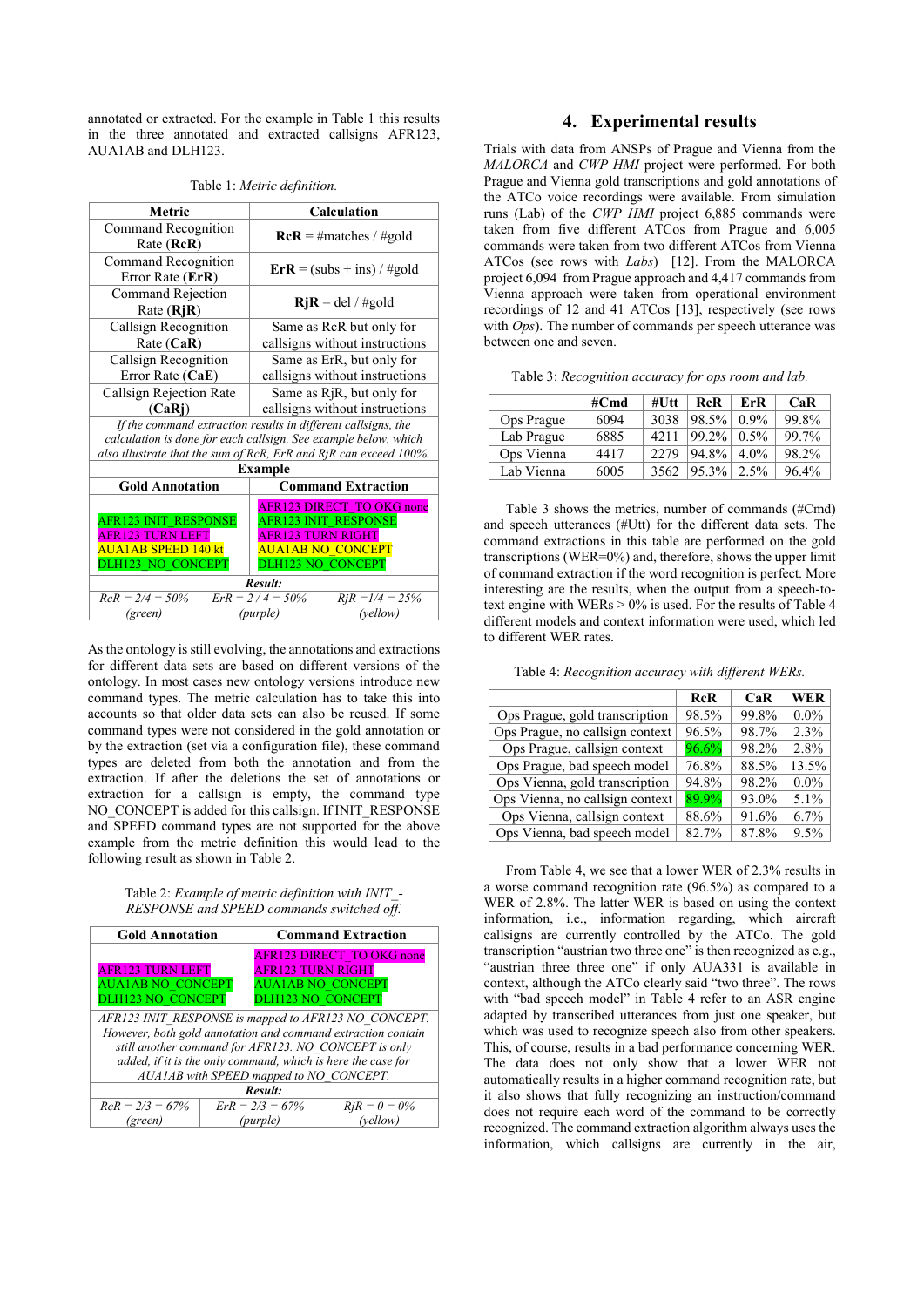independent of the fact, whether the speech-to-text block is using this information or not.

| WER     | 3   | 4   | 5   | 6   | 7   | 8   | 9   |
|---------|-----|-----|-----|-----|-----|-----|-----|
| 2.3%    | 93% | 91% | 89% | 87% | 85% | 83% | 81% |
| 2.8%    | 92% | 89% | 87% | 84% | 82% | 80% | 78% |
| 5.1%    | 85% | 81% | 77% | 73% | 69% | 66% | 62% |
| $6.7\%$ | 81% | 76% | 71% | 66% | 62% | 57% | 54% |
| 9.5%    | 74% | 67% | 61% | 55% | 50% | 45% | 41% |
| 13.6%   | 65% | 56% | 48% | 42% | 36% | 31% | 27% |

Table 5: *Command length.*

Table 5 shows what command recognition rates could be expected for certain WER and different average command length in words, if the WER would directly translate to the command recognition rate. Assuming that the sequence of words "descend flight level two one zero" consisting of six words only results in "DESCEND 120 FL" if all six words are correctly recognized, should result in a command extraction rate of 55% given a WER of 9.1%. The average command length for Prague data was 7.0 words and for Vienna 5.6 words. So, for a WER of 2.8% a command recognition rate of at most 82% should result, but we have achieved 96.6% (as shown in Table 4). Similarly, for a WER of 5.1% for Vienna ops room data without using callsign information from the surveillance data, we expect a command recognition rate of only 75%, but we observed 89.9%. The command extraction algorithm is quite robust.

Table 6 illustrates the results if we concentrate on altitude changing command types (column *DESCEND*) and direction changing command types (column *Direct to*), which are important in the ATC world. The upper part shows the results for Prague and the lower part for Vienna ops room data. The extraction rate for the DESCEND command decreases only slightly with increasing WER for *acceptable* WER, i.e. less than 7%, but heavily increases also for DESCEND command if WER gets worse. In those case we get also for the DESCEND command not better results than the average command recognition rates averaged over all command types.

| <b>Ops Prague</b> |                   |                |                  |  |  |  |  |  |
|-------------------|-------------------|----------------|------------------|--|--|--|--|--|
| <b>WER</b>        | All               | <b>DESCEND</b> | <b>DIRECT TO</b> |  |  |  |  |  |
|                   | 6063              | 925            | 370              |  |  |  |  |  |
| $0.0\%$           | 98.5%             | 99.8%          | 97.0%            |  |  |  |  |  |
| 2.3%              | 96.5%             | 98.3%          | 95.1%            |  |  |  |  |  |
| 2.8%              | 96.6%             | 99.0%          | 87.8%            |  |  |  |  |  |
| 13.6%             | 76.8%             | 76.1%          | 77.3%            |  |  |  |  |  |
|                   | <b>Ops Vienna</b> |                |                  |  |  |  |  |  |
| <b>WER</b>        | All               | <b>DESCEND</b> | <b>DIRECT TO</b> |  |  |  |  |  |
|                   | 4417              | 679            | 387              |  |  |  |  |  |
| $0.0\%$           | 94.8%             | 98.5%          | 91.0%            |  |  |  |  |  |
| 5.1%              | 89.9%             | 95.9%          | 86.6%            |  |  |  |  |  |
| 6.7%              | 88.6%             | 95.4%          | 82.2%            |  |  |  |  |  |
| 9.5%              | 82.7%             | 86.5%          | 77.3%            |  |  |  |  |  |

Table 6: *Specific command recognition rates.*

# 5. Conclusions

The paper has extended the ontology developed by SESAR solution CWP HMI also for pilot utterances. The implementation of the ontology rules results in command recognition rates of 99% for Prague airport and achieves 95% for Vienna airport. For Vienna the gold annotations are still improvable and the used phraseology contains a high variability often deviating from published standard phraseology. The implementation is robust against errors resulting from speech-to-text transformation. WER below 3% decreases performance only slightly. WER above 10% still enable command recognition rates better than 75%, even though the average command length was longer than 6 words. The command recognition rate metric is of course not new. The transformation of an ATC utterance consisting of a sequence of words into its semantic elements, based on the ontology, however, is new. Only the presented definition and the implementation of the extended ontology, enable a detailed comparison of different speech recognition and understanding applications also on semantic level and not just on word level. Using only the word error rate would be only half of the truth, but also not less. WER analysis provides initial hints with respect to the ASR performance.

#### 6. Acknowledgements

The ATM community like to thank the organizers of the INTERSPEECH2021 for the opportunity to have a special session on "Automatic Speech Recognition in Air Traffic Management (ASR-ATM)". Three SESAR2020 industrial research projects PJ.16-04-W1 (CWP HMI), PJ.10-96-W2 (HMI Interaction modes for Approach control), and PJ.05-97- W2 (HMI Interaction Modes for Airport Tower) and the exploratory research project HAAWAII have received funding from the SESAR Joint Undertaking under the European Union's grant agreement No. 734141, 874464, 874470, and 884287.

# 7. References

- [1] C. Hamel, D. Kotick, and M. Layton, "Microcomputer System Integration for Air Control Training.", Special Report SR89-01, Naval Training Systems Center, Orlando, FL, USA, 1989.
- [2] Said, M. Guillemette, J. Gillespie, C. Couchman, and R. Stilwell, "Pilots & Air Traffic Control Phraseology Study," in International Air Transport Association, 2011.
- [3] J. M. Cordero, M. Dorado, and J. M. De Pablo, "Automated speech recognition in ATC environment," in Proceedings of the 2<sup>nd</sup> International Conference on Application and Theory of Automation in Command and Control Systems (ATACCS '12). IRIT Press, Toulouse, France, 2012, pp. 46-53
- [4] V.I. Levenshtein, "Binary codes capable of correcting deletions, insertions, and reversals," Soviet Physics—Doklady 10.8, Feb. 1966.
- [5] H. Helmke, O. Ohneiser, T. Mühlhausen, and M. Wies, "Reducing controller workload with automatic speech recognition," IEEE/AIAA 35<sup>th</sup> Digital Avionics Systems Conference (DASC), Sacramento, California, USA, 2016.
- [6] H. Helmke, O. Ohneiser, J. Buxbaum, and C. Kern, "Increasing ATM efficiency with assistant-based speech recognition,"  $12^{\frac{1}{10}}$ USA/Europe Air Traffic Management Research and Development Seminar (ATM2017), Seattle, Washington, USA, 2017.
- [7] H. Helmke, M. Slotty, M. Poiger, D.F. Herrer, O. Ohneiser et al., "Ontology for transcription of ATC speech commands of SESAR 2020 solution PJ.16-04," IEEE/AIAA 37<sup>th</sup> Digital Avionics Systems Conference (DASC), London, United Kingdom, 2018.
- [8] STARFiSH, research project funded by the German Federal Ministry of Education and Research, see for further information https://www.softwaresysteme.pt-dlr.de/de/ki-in-der-praxis.php, in German, n.d.